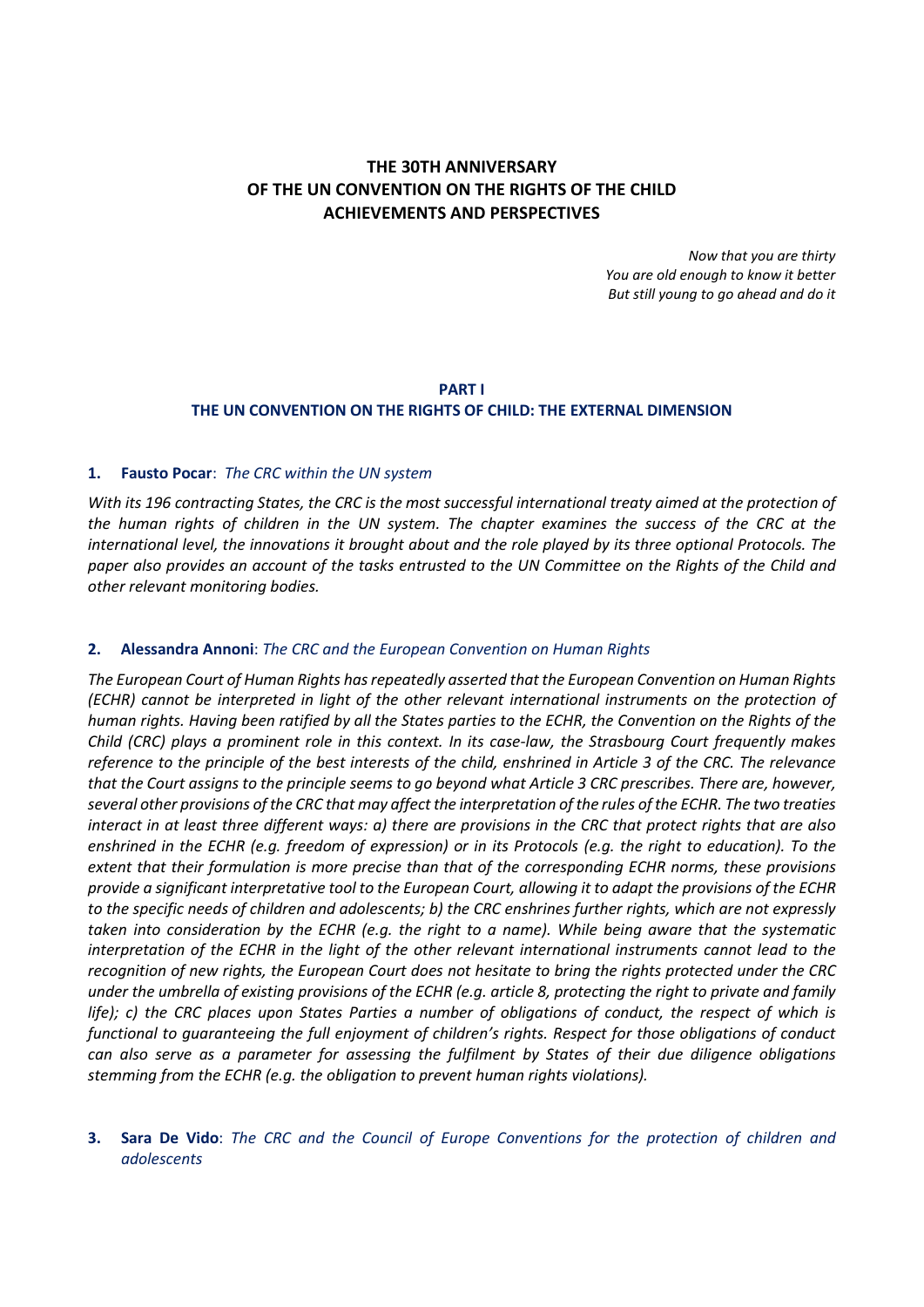

*The chapter exploresthe legal relationship between the CRC and the Council of Europe Lanzarote and Istanbul Conventions. The latter instruments reinforce the innovative scope of the CRC by providing for obligations of prevention, repression and protection States must abide by, and by deepening the protection of minors from violence. The chapter will also reflect on some limitations of the two regional conventions, including the exclusion of provisions that criminalise corporal punishment. After a short analysis of the two conventions, their monitoring mechanisms and the provisions that regulate the relation with the CRC, the analysis focuses* on three key provisions of the CRC itself, namely Articles 19, 24(3) and 34, regarding violence within the family *with specific regard to witnessing violence, prohibition of traditional practices reflecting on female genital mutilation and child marriages, and prohibition of sexual exploitation.*

## **4. Adelina Adinolfi:** *The relevance of the CRC to EU Law*

The chapter purports to ascertain the role that the CRC plays within the EU legal system. The Court of Justice *relies on the Convention to identify EU general principles of law, and construes EU legislation accordingly.* Article 24 of the Charter of fundamental rights of the EU largely reflects the principles enshrined in the *Convention, and the CRC is sometimes expressly mentioned in the preambles of EU legislation with the view of ensuring a consistent interpretation. The chapter highlights the importance that the Convention has in EU's* law as a benchmark for the interpretation and application of legislative acts. It also argues that the case-law of the Court of Justice entails a uniform interpretation of the CRC in the European context, eventually fostering a similar construction of the Convention even in areas that are not within the scope of application of EU law. A strengthening of the value of the CRC may result by virtue of the principle of primacy of Union law, namely when some of its provisions find expression in the EU legislation. Overall the "codification" of the CRC into EU *acts and into the Charter of fundamental rights may arguably increase, on the one hand, the (effective)* compliance with the CRC, and, on the other, helps to transform into concrete rules some of the rights granted *by the Convention itself.*

## **5. European Asylum Support Office**: *The CRC and the European Asylum Support Office (EASO)*

*EASO is committed to support Member States (MS) authorities of the European Union (EU) in the implementation of European law related to asylum, which reflects principles of international human rights law. This includes rights and obligations derived from the Convention ensuring children enjoy the rights and* conditions to which they are entitled. The objective of this contribution is to take stock of EASO's work on *asylum-seeking children since its establishment, the current projects and its future vision. Firstly, the contribution defines the legal framework where EASO operates in order to support the implementation of the* Convention's rights in the EU MS. Then, the activities on children developed by EASO aimed at promoting the effective enjoyment of applicable rights set forth in the Convention are presented. Finally, the future plans of *EASO's work on children are introduced.*

## **6. Christophe Bernasconi and Philippe Lortie**: *The CRC and the work of the Hague Conference on Private International Law (HCCH) in the field of child protection*

*The chapter deals with the four modern HCCH Conventions relating to children, i.e. the 1980 Child Abduction, the 1993 Adoption, the 1996 Child Protection and the 2007 Child Support Conventions, including the 2007 Protocol on the Law Applicable to Maintenance Obligations. Other HCCH projects concerning the protection of children, such as the Parentage / Surrogacy Project and the Malta Process, are also covered. The work of the HCCH is illustrated in light of the CRC such as Article 2 on non-discrimination, Article 3 on the best interest of the child, Article 8 on the right of the child to preserve his or her identity, Articles 9 and 10 on the right of the child to have contact with both parents, Article 12 on the rights of the child to express his or her views*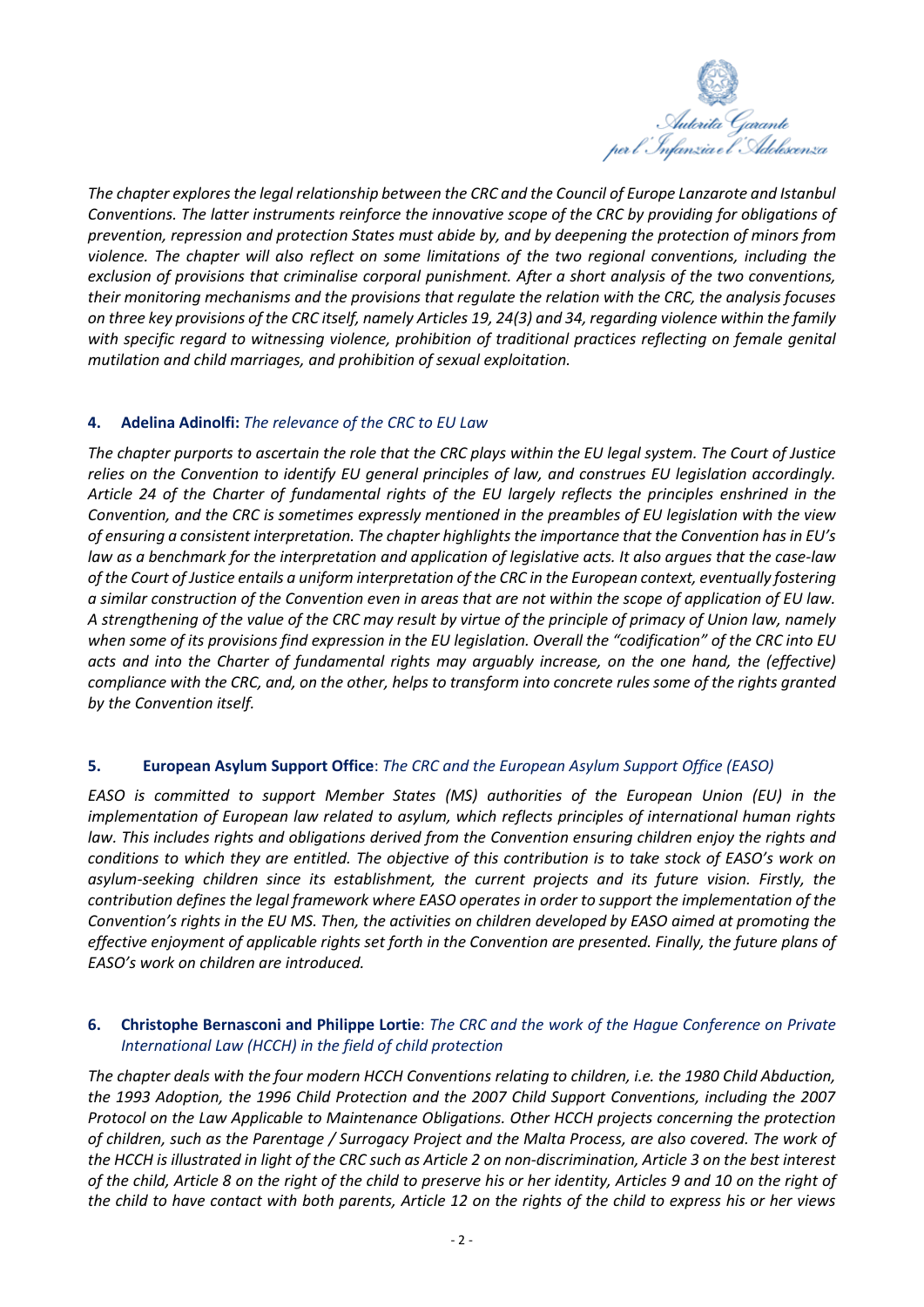

*freely in all matters affecting him or her, Article 21 on the principle of subsidiarity in the context of adoption, Article 22 on the rights of refugee children, Article 27 on the right of the child to an adequate standard of living, and Articles 11 and 35 on the prevention of abduction, sale or traffic of children. The chapter also addresses remarks of the UN Committee on the rights of the child, in relation to the work of the HCCH, made in its latest Report concerning Italy.*

## **PART II THE UN CONVENTION ON THE RIGHTS OF CHILD: THE INTERNAL DIMENSION**

## **7. Fausto Pocar**: *The CRC in Italy: the general framework*

*The chapter underlines Italy's positive and negative obligations stemming from the CRC, distinguishing between obligations that require immediate implementation and obligations whose obligations may be deferred. The chapter identifies the recipients of the rights enshrined in the CRC ("each child within [a Contracting State's] jurisdiction"), illustrates the scope of the clause prohibiting discrimination and focuses* on the measures taken by Italy to implement the CRC. The chapter goes in to describe the role played by the *Italian Independent Authority for Children and Adolescents, the CRC monitoring body, also within the periodic* control of the UN Committee on the implementation of the CRC in Italy as well as within other international *control procedures.*

## **8. Elisabetta Lamarque**: *The best interests of the child*

Over the years, Italy has integrated the principle of the best interests of the child in all legislative, *administrative and judicial proceedings concerning children. The reasons for the considerable success of the principle are various. It can be mentioned, inter alia, the rhetoric strength of the Italian translation* ("superiore", or "preminente" interests of the child), the openness of the Italian legal system to the *international sources and the fact that the Italian Constitution contains several principles and rules that* anticipate and support the content of Article 3 of the CRC, and confirms Article 21 of the CRC with regard to adoption. Above all it must be considered the 'personalistic principle' laid down by Article 2 of the Italian *Constitution, under which "The Republic shall recognize and protect the inviolable rights of the person, both* as an individual and in the social aroups where human personality is expressed", that refers also to children considered as human persons, in addition to other provisions, as Article 31, para. 2, under which "The Republic *shall protect […] children and the young by adopting necessary provisions". The contribute focuses especially* on the large use of the best interests of the child standard by the Italian courts, beginning with the central *role played by the Constitutional Court.*

## **9. Giacomo Biagion**i: *The right to inclusion*

Even though the right to inclusion is not expressly mentioned in the UN Convention on the Rights of the Child, *several provisions thereof actually refer to that notion, being a general purpose of the Convention to* characterise all children as holders of fundamental rights and to ensure awareness of such rights. The duty of *non-discrimination enshrined in Article 2 of the Convention is especially relevant to the achievement of the* social inclusion of children. In addition, also the evaluation of fundamental rights connected to the identity of the child, namely the right to citizenship and the rights of children belonging to ethnic, religious or linguistic *minorities or of indigenous origin, must be taken into account to this aim.*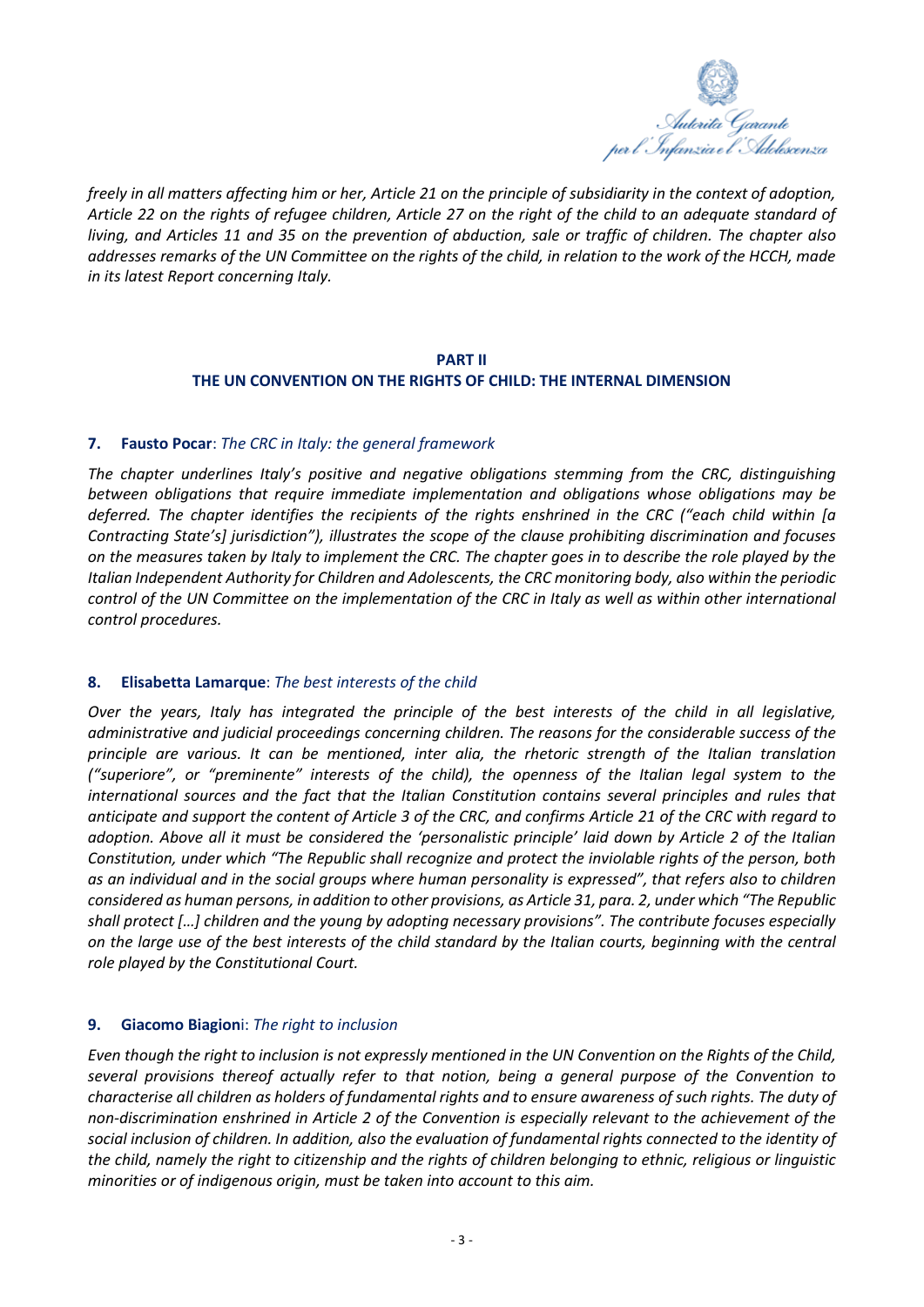

### **10. Costanza Honorati**: *The right to a name and to personal identity*

The right to have a name, to carry that name and to be identified by it expresses the right to "be oneself" and therefore the right to personal identity. In addition to its private dimension, the name carries out a public and a social function: in fact, while it translates the interest of the State to identify those who bring it in order to ensure control and maintain public order, it is also a distinctive sign of the elementary community to which the individual pertains, the family. The article first gives an overview of Articles 7 and 8 of the CRC, focusing then on their application within the Italian legal system. In particular, it highlights the right to be registered *immediately after birth and the right to a name within the procedures aimed at ascertaining paternity and motherhood, also with particular reference to surrogacy.*

## **11. Roberta Clerici**: *The right to be heard and the rights to participation*

The right to be heard enshrined in Article 12 of the CRC represents one of the four fundamental principles which inspire the CRC, together with the prohibition of discrimination, the right to life and development, and the best interests of the child. For its cross-cutting nature, the right to be heard is closely connected to the principle of the best interests of the child. The radiance of this right in such diverse and numerous, as well as unexpected, areas justifies its new qualification as right to participation, even if such wording is absent in the *text ofthe Convention but incisively adherentto the multiple possibilities of applying it. The chapter underlines* the conditions and ways of exercising the rights to participation and highlights it in the framework of private international law conventions and of the case law of the European Court on Human Rights and of the Court of Justice of the European Union. It concludes by looking at the implementation in Italy of the right to be heard and of the rights to participation, moving from the UN Committee on the Rights of the Child's concluding *observations.*

#### **12. Fabiana Di Porto**: *The freedom of expression and the right to access media and privacy*

*Over the past 30 years, a dramatic change occurred asregardsthe meansthat children can employ to express themselves. The advent of Internet and the digital revolution have indeed multiplied the means and sources of information she can use, while also generating new risks. Against this background, the contribution* analyses the application of Articles 13 and 17 of the CRC since its implementation in Italy. It further provides *an overview of the measures Italy has put in place to prevent minors from accessing potentially harmful content, both on TV, gaming and, more recently, on digital platforms (such as video-sharing or social networks). In this respect, two regulatory 'seasons' are envisaged: the first one, based on pure self-regulation* by the industry; and the second one, more recent, where the regulator and the industry tend to cooperate to co-requlate. Given the importance of consent to access digital services, the last part of the contribution deals with the legal threshold data-protection laws establish for minors. It expresses doubts as per whether a one*size-fits-all threshold is suitable for all and every minor. The chapter concludes by advancing some proposals to enhance the existing legal tools that both protect and empower minors in the digital environment.*

#### **13. Mirzia Bianca**: *The right to a family*

The chapter addresses the issue of whether the CRC, based on a comprehensive reading of its provisions, can be considered to enshrine a "right to a family". The Convention does not provide for an express right of the child to have a family or to grow within a family (as conceived in some Italian sources of law), even if its *preamble recognises that the family is the "fundamental group of society and the natural environment for* the growth and well-being of all its members and particularly children". The right to the family of origin is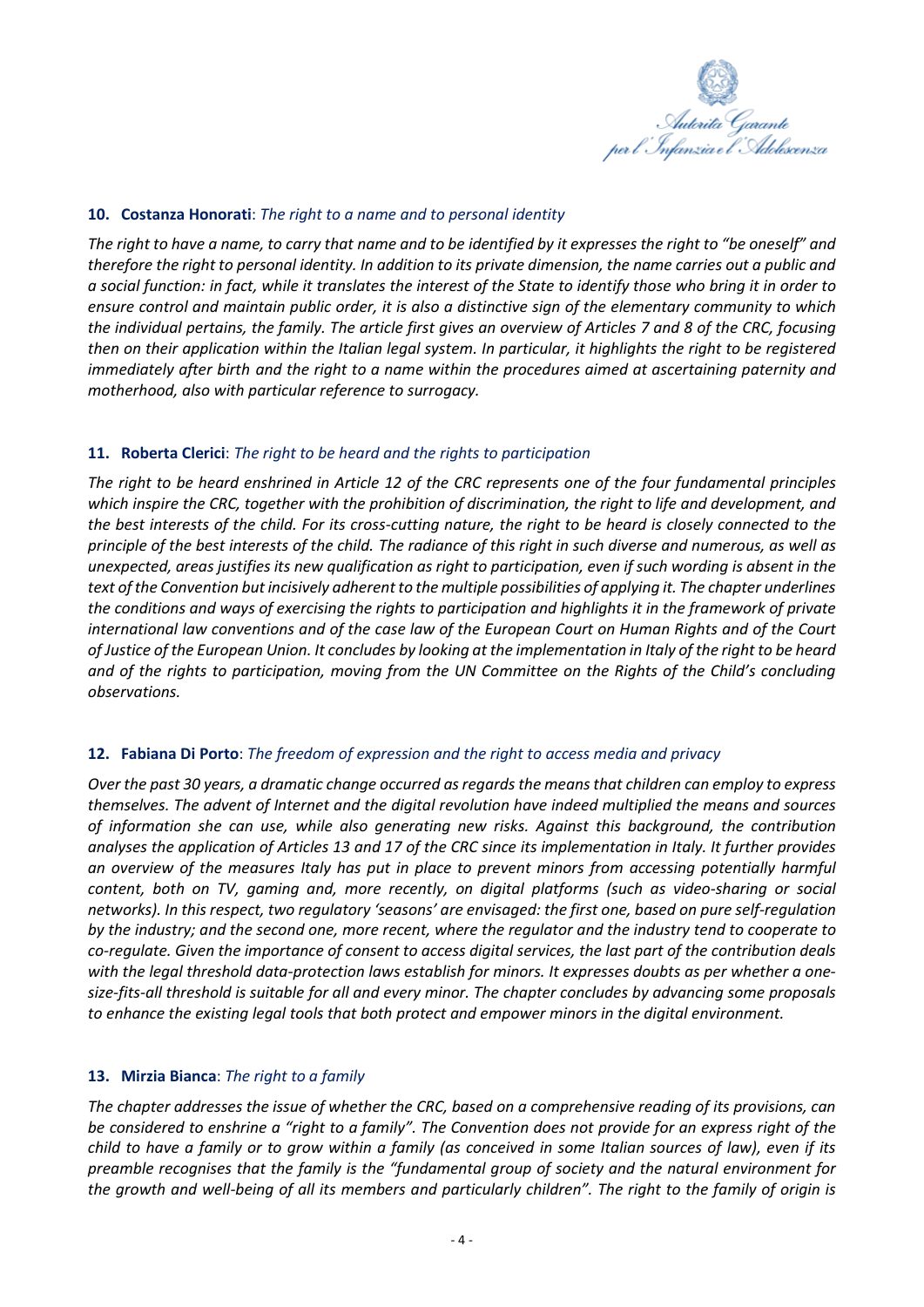

implicitly set forth in Article 7 of the CRC, which establishes, as far as possible, "the right to know and be cared for by his or her parents", while Article 8 recognises the right to preserve his or her identity, including, among other things, "family relations", and Article 9 establishes that States Parties shall ensure that a child shall not be separated from his or her parents against their will, except when such separation is necessary for his or her best interests. When it is not possible to ensure the child's rights to his family of origin, the CRC prescribes the child's right to a family (Articles 20 and 21). The article concludes by setting the discussion in a de jure condendo *perspective.*

## **14. Antonio Leandro and Cinzia Zonile:** *The protection against violence*

*Violence against children gives rise to serious concern for the United Nations, other international organizations and States. In this regard, the Convention on the Rights of Child compels States to positive and negative duties so as to effectively secure children whatever the violence's features may be. Such duties require States to adopt such national measures as may be necessary to prevent, combat and eradicate the violence within their territory. The chapter assesses whether and to what extent Italy actually fulfills this commitment in compliance with the CRC and other relevant international instruments.*

## **15. Adriana Di Stefano**: *The right to education*

The chapter provides a brief commentary on Articles 28 and 29 of the United Nations Convention on the Right of the Child (CRC), both devoted to the right to education. It analyses the core contents of these fundamental guarantees, to be read together, as well as the nature and scope of States' obligations to respect, protect and fulfil the right in question "progressively and on the basis of equal opportunity" (Article 28). Starting from the meaning of 'education' in the context of the CRC, the text offers an overview of the four qualitative dimensions of the right to education as compared to other international human rights provisions and interpreted by the *UN monitoring bodies and the Special Rapporteur: availability, accessibility, acceptability and adaptability (the 4A framework). It also exploresthe requirement for a right-based approach to school discipline, grounded* on the dignity of the child, and the international cooperation in matters relating to education. Finally, it *focuses on the implementation of the CRC internationalstandards within the Italian legal order, as a reference tool for those working in the field of children's rights and educational matters.*

## **16. Pietro Franzina and Ilaria Aquironi**: *Children with disabilities*

Article 23 of the UN Convention on the Rights of the Child provides, inter alia, that mentally and physically disabled children "should enjoy a full and decent life, in conditions which ensure dignity, promote self-reliance *and facilitate the child's active participation in the community". Other international rules are concerned with* the protection of the fundamental rights of children with disabilities. That is notably the case of Article 7 of the UN Convention on the Rights of Persons with Disabilities, which requires that States take "all necessary *measures to ensure the full enjoyment by children with disabilities of all human rights and fundamental* freedoms on an equal basis with other children". The provision further recognises the right of children with disabilities "to express their views freely on all matters affecting them, their views being given due weight in accordance with their age and maturity, on an equal basis with other children, and to be provided with *disability and age-appropriate assistance to realize that right". The rules that combat discrimination in the* enjoyment of human rights also play an important role in this area, in that they include disability (either *implicitly or explicitly) among the grounds on which discrimination is prohibited. The chapter provides an* overview of the above rules in light of their connections. After discussing the notion of disability, as used by the international law of human rights, the paper examines the principle according to which the best interests of the (disabled) child must be regarded as a primary consideration, and the steps that States are required to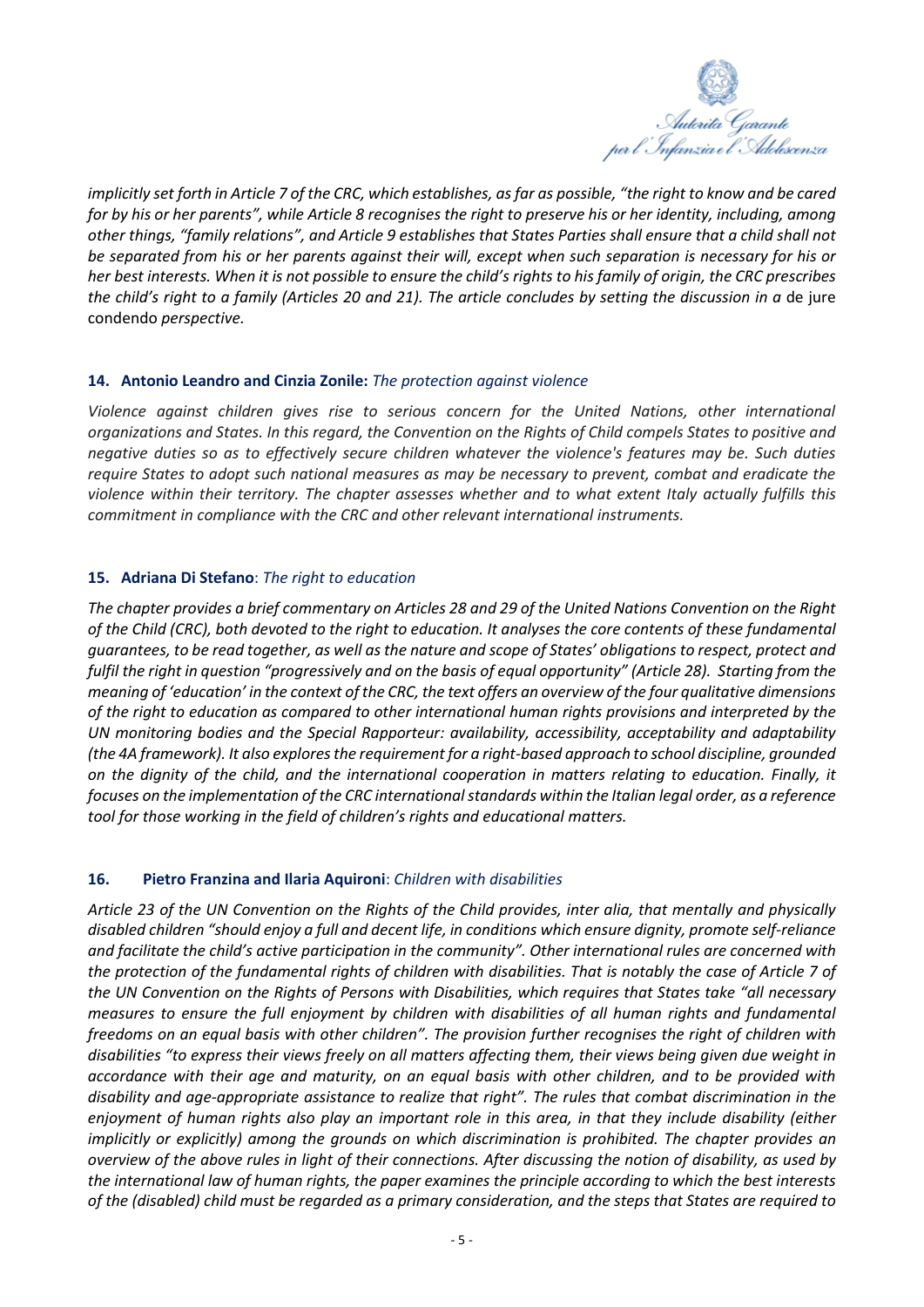

take in order to promote the autonomy and social inclusion of children with disabilities, and to provide them the assistance they may need in the enjoyment of their rights. The chapter also highlights the relevance of *international cooperation to the effective realisation of the fundamental rights of children with disabilities.*

## **17. Vitulia Ivone and Stefania Negri**: *The right to health and welfare*

The chapter is focused on the right to health. It examines the content and scope of Article 24 of the Convention and the interpretation provided by the Committee in General Comments nos. 3 of 2004, 15 of 2013 and 20 of 2016. It also explores the intersections between Article 24 and other provisions of the Convention, as well as *the relationship between article 24 and the relevant provisions of other international conventions protecting children's health and wellbeing. Moving from the international to the national perspective, the chapter analyses the measures adopted at the domestic level to implement the Convention and the criticalities highlighted in Italy's periodic reports and the corresponding concluding observations issued by the Committee. Special attention is devoted to some topical issues such as informed consent, vaccinations, abuse of harmful substances and products (especially tobacco, drugs, alcohol and unhealthy foods), mental health and Internet addiction.*

## **18. Elena D'Alessandro**: *Towards a child-friendly justice in civil matters: safeguards and fair trial*

Even if the CRC does not contain an express reference to civil justice, there are clear indications related to the necessity of a child-friendly justice system in civil matters (Article 3, par. 1). In Italy, the scenario is fragmented, *as the competences towards cases involving children are divided between Ordinary and Juvenile Courts. In* particular, the latter were instituted in 1934 and are composed by two professional judges and two "honorary judges". The article explores the civil justice system before and after the adoption and the implementation of the CRC in Italy, underlying the effective remedies children have in case of violation of their rights: in particular, the article focuses on the right to be heard and the child's representative in civil proceedings, as well as on the communication mechanism to the UN Committee on the Rights of the Child established by the *Third Optional Protocol to the CRC, which is in force, in Italy, since 4 May 2016.*

# **19. Benedetta Bertolini**: *Towards a child-friendly justice in criminal matters: safeguards, diversion and restorative justice*

*The article reflects around Articles 37 and 40 of the CRC, which enshrine children's right within criminal justice, in particular focusing on the evolutions of judicial proceedings in criminal matters since the entry into force of the Convention. Looking at the application of the CRC in this field over the last 30 years, the article notices that a lot still needs to be done, and looks ahead at restorative justice, as also underlined by the UN Committee on the Rights of the Child in its General Comment no 24(2019).*

## **20. Olivia Lopes Pegna**: *Private international law techniques safeguarding the best interests of the child: fexibility looking for the best outcome in the concrete case*

The chapter focuses on private international law methods used in order to quarantee "the best interests of the child" in each decision concerning children (Article 3 of the CRC). The paper tries to show how, and to what extent, "the best interests of the child" principle requires "flexibility", or even derogations, to the traditional *private international law methods, dealing with jurisdiction, applicable law and enforcement of foreign judgments concerning children. The work focuses mainly on the EU Regulation 2201/2003 (and itsrecast) and*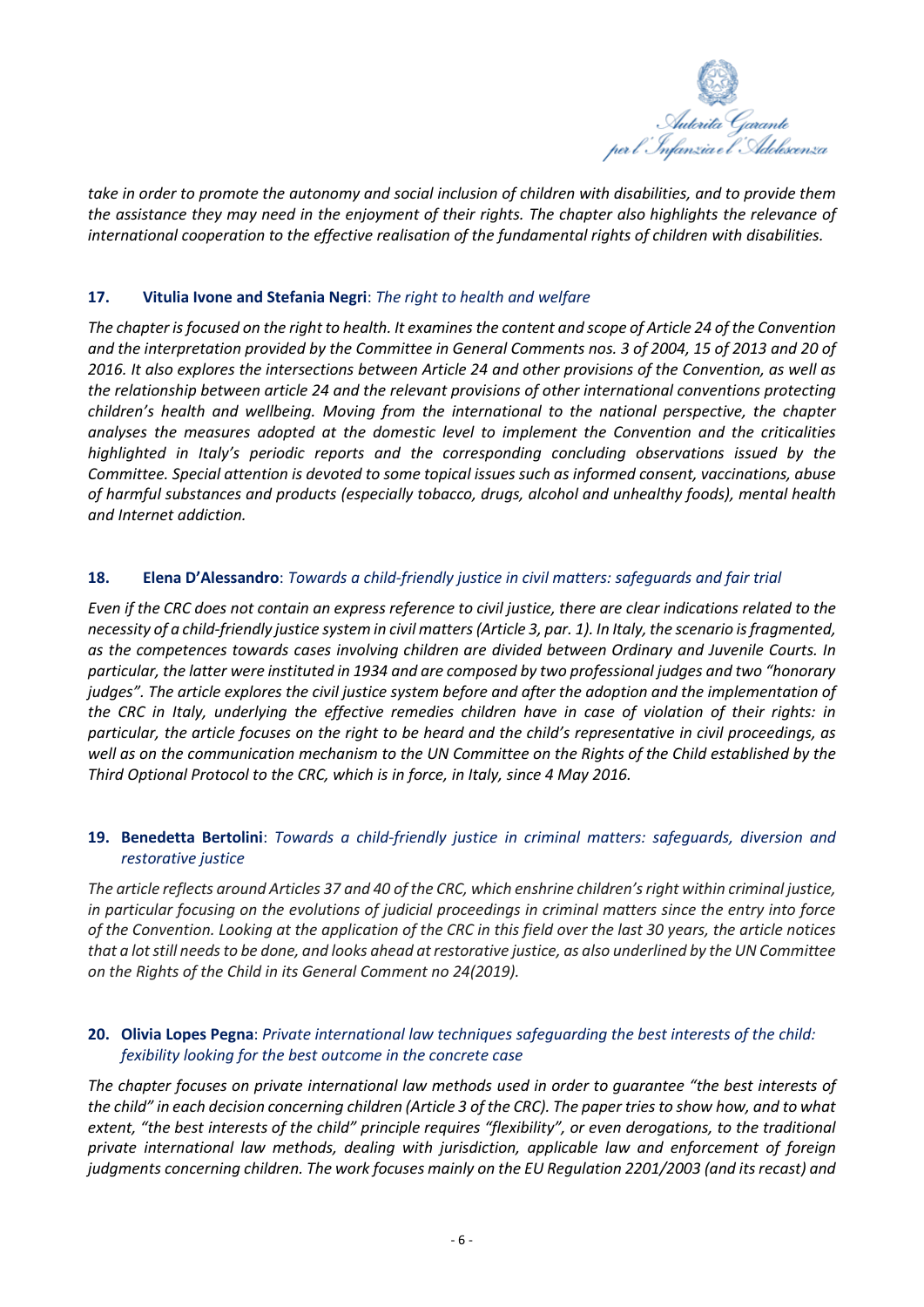

*on the 1996 Hague Convention on parental responsibility and the protection of children, with some references to Italian legislation (in particular, the legislation on filiation).*

## **21. Ornella Feraci**: *The protection of the status of the child across borders*

The chapter addresses the incidence of the UN Convention on the Rights of the Child (CRC) on the recognition in the Italian legal order of the minor's status as lawfully acquired abroad in light of the foreign applicable law. The paper aims at verifying in which way Article 3 CRC on the best interests of the child (and, more marainally. Articles 7 and 8 on the right to a name and to personal identity) modulates the circulation of *foreign parent-child relationships in three different situations. First, when the foreign legal parentage derives from the recourse to Artificial Reproductive Techniques(ARTs), which are not allowed under the Italian statute* on the matter (Law No 40/2004) e.g. if they involve a same-sex couple or surrogacy. Second, when the minor's status stems from methods of adoption, which are still prohibited in the Italian legal system and finally when *the latter derives from Islamic institutions, which are unknown to the western legal tradition (e.g. kafala).*

## **22. Laura Carpaneto**: *International child abduction*

30 years after its adoption, the CRC is still the cornerstone instrument for the protection of children at global level. Aim of this chapter is to consider the CRC's effet utile in cases of international child abductions, the *number of which – despite the intensification of judicial cooperation at international and regional level – unfortunately does not seem to diminish.*

*The CRC interaction with other sources of international and European law aimed at granting the immediate* return of the abducted child to the State of previous habitual residence is firstly considered. Specific attention is given to the reaction of the latter sources of law to the "human rights test" and to the effects deriving in *applying, interpreting and also recasting the mentioned sources of law.*

Where, on the contrary, specific instruments for the return of the child are not in force, the chapter considers whether Article 9 of the CRC protecting the fundamental right of the child to have regular contacts with both *parentstogether with other provisions of the CRC shall be interpreted as having "direct effect" and, therefore,* as imposing on the States a real duty of adopting a pro-active behavior in order to grant the return of the child to the place of habitual residence. From the above, it results that the CRC plays a crucial and growing *role in the protection of abducted children.*

# **23. Ester di Napoli**: *The synergies between migration law and private international law - The case of unaccompanied minors (UAMs)*

*Celebrating the CRC's 30th anniversary provides an opportunity both to assess its application and to discuss the measure that Contracting States might consider taking to enhance its operation. Against this backdrop, the chapter discusses the synergies between private international law and immigration law as regards, in particular, child migrants. "Migration" and "migrant" are terms rarely used in the language of private international law, despite the goal of the latter is to regulate cases with a foreign element. Likewise,* immigration law scholarship shows relatively little interest in the role that private international law rules may *play in the governance of migration. The chapter illustrates how private international law rules may affect,* in general, the way in which child migration can be managed, focusing, in particular, on the protection of *unaccompanied minors (UAMs) under the Italian legislation. Based on the foregoing, the chapter illustrates* the added value of dialogue and synergy between the law of children in migration and private international *law instruments, looking at UAMs' age assessment evaluation within the identification procedure, and at the Italian voluntary guardianship system. Both immigration mechanisms – set forth in Law No 47/2017 on UAMs* - provide for interesting grounds of discussion to be read through the "lenses" of private international law.